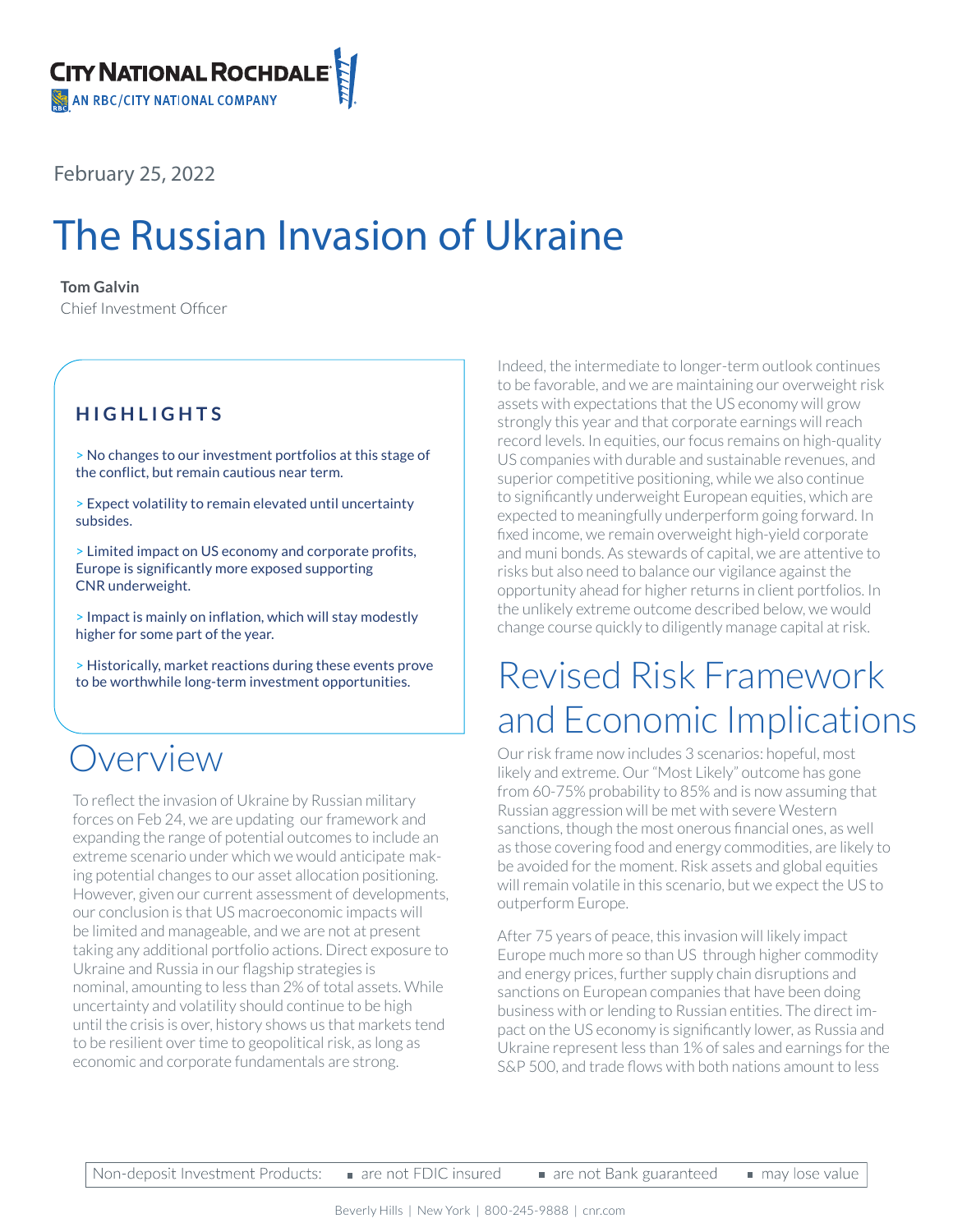than 1% of US GDP. Although slower economic growth from Europe could have some impact on large US companies, underlying US fundamentals are strong and our proprietary 4Ps framework\* continues to indicate the US has not only structural advantages but a superior economic and earnings growth profile over the next few years.

In the US, the main source of risk for broader economic repercussions come from inflation, as the rise in global commodity prices and supply chain disruptions from the Ukrainian invasion will likely keep price pressures elevated domestically in the near term and may delay improvements we anticipate in the second half of 2022. Given this environment, we do not believe the Fed will deviate meaningfully from its current policy direction. Also, we expect that "flight to safety" in financial markets will be moderate in this scenario, with the value of the US dollar

moving modestly higher and the yield on treasuries modestly lower.

Our other two scenarios have significantly lower probabilities. Perhaps we're being too hopeful, but there is a 10% chance that the Zelensky administration can find a means to work with Putin. At the other end of the spectrum is the extreme scenario, which we assign a 5% probability. In this outcome, not only does Russia complete its hostile takeover of the Ukraine, but it extends its aggression to other nations in the region. Such an action would likely lead to the most severe sanctions being implemented to cripple the Russian financial system and economy. If we were to sense such an outcome would occur, we would be more likely to focus on risk mitigation of capital, depending on the facts on the ground.

| <b>SCENARIOS</b>         | Hopeful                               | Likely                                                                                  | <b>Extreme</b>                                             |
|--------------------------|---------------------------------------|-----------------------------------------------------------------------------------------|------------------------------------------------------------|
| <b>ACTION</b>            | Annexes East/Land bridge to Crimea    | Russian takeover of Ukraine                                                             | Ukraine takeover and weaponization of<br>commodities       |
|                          | Aggressive military and cyber attacks | Aggressive cyber response                                                               | Aggressive cyber response against Western<br>linstitutions |
|                          | Compromises reached with Ukraine      | Disruptions to commodity supplies                                                       | Threats to Baltic states                                   |
| <b>REACTION</b>          | Additional arms supplies              | Aggressive sanctions on key firms and<br>individuals                                    | Sanctions designed to cripple Russian<br>financial system  |
|                          | Moderate level of sanctions           | Restrictions placed on export and imports                                               | Military conflict with NATO                                |
|                          | Nord Stream 2 stopped                 | Increase troop deployment to NATO<br>countries                                          |                                                            |
| Probability              | 10%                                   | 85%                                                                                     | 5%                                                         |
| <b>US Recession Risk</b> | No change                             | Remains low                                                                             | Likely                                                     |
| Inflation Impact         | Modestly higher                       | Higher                                                                                  | Solidly higher                                             |
| <b>Oil Prices</b>        | Modestly higher                       | Higher                                                                                  | Steeply higher                                             |
| <b>Policy Response</b>   | No change in Fed policy               | No change in Fed policy                                                                 | Fed hikes off the table, increased military<br>spending    |
| Dollar \$                | Stable                                | Modestly higher                                                                         | Solidly higher                                             |
| 10-Year Yield            | Stable                                | Modestly lower                                                                          | Solidly lower                                              |
| <b>SPX</b>               | Stable                                | Modestly lower                                                                          | Solidly lower                                              |
| <b>Risk Exposure</b>     |                                       | Maintain/Uptick depending on market levels   Maintain/Uptick depending on market levels | Lower risk levels, raise cash levels                       |

Source: CNR Research.

**UKRAINE RISK MATRIX**

\* The 4P analysis is a proprietary framework for global equity allocation. Country rankings are derived from a subjective metrics system that combines the economic data for such countries with other factors including fiscal policies, demographics, innovative growth and corporate growth. These rankings are subjective and may be derived from data that contain inherent limitations.

Non-deposit Investment Products: are not FDIC insured

may lose value

are not Bank guaranteed